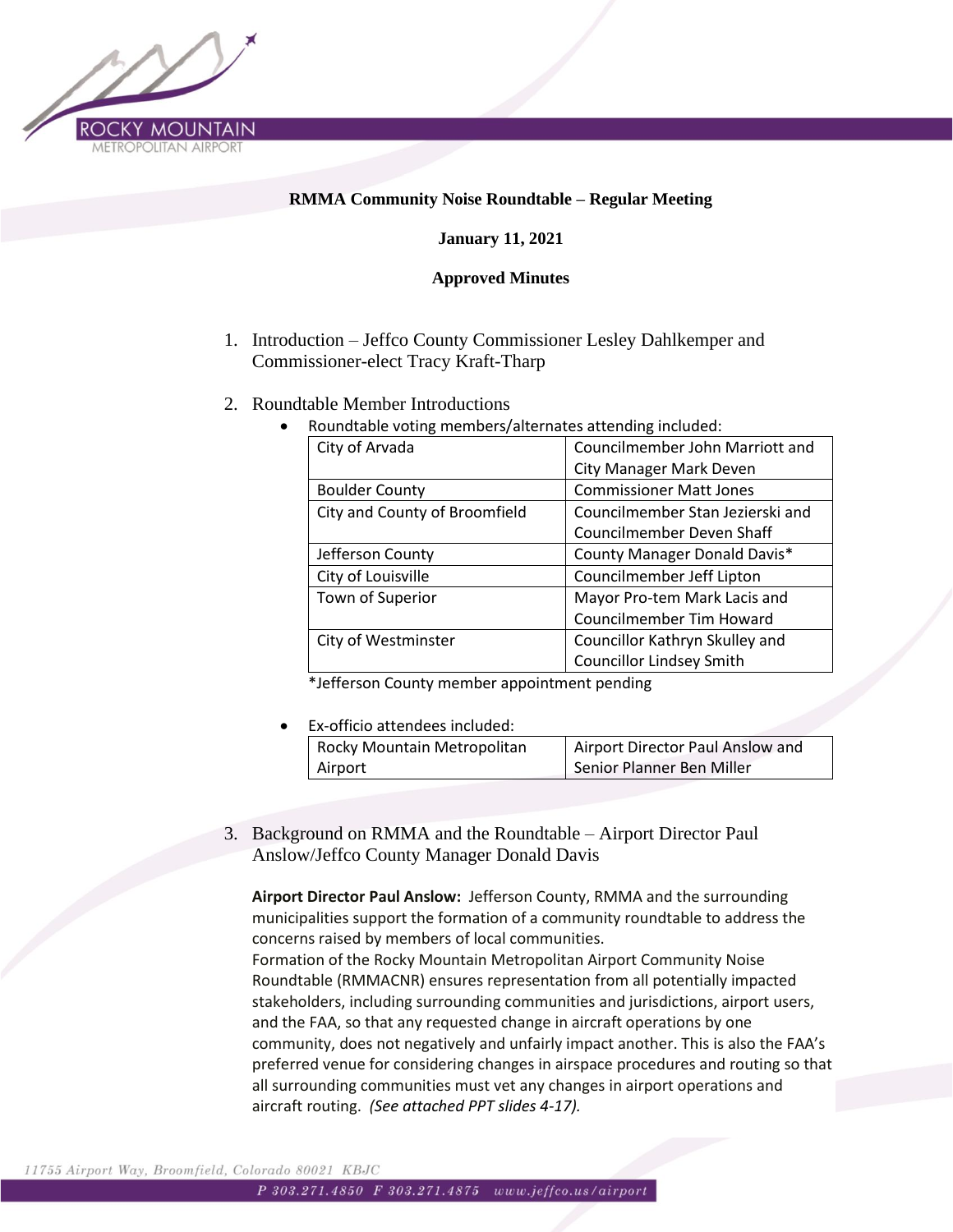

#### **Jeffco County Manager Donald Davis**

The surrounding community has changed, and we will continue to work together to make this work.

#### **Discussion from Members:**

*Councilmember Jeff Lipton:* Requested more details regarding operations data and the application of FAA grant assurances, particularly as it relates to land use and development approvals.

*Mayor Pro-Tem Mark Lacis:* If growth is a measure of success, who is stating that? Is it the Jeffco Board of County Commissioners as owner of RMMA? Where does genesis of statement arise from? Also, related to self-sustaining revenue, RMMA does not impose landing fees; this seems like a missed opportunity – leaving \$ on the table. What is RMMA and BCC's positions on landing fees? Also, to extent of sharing and reviewing noise data, I would like to understand what RMMA is doing to gather that data? Are monitors in place to measure the data? What studies will FAA fund? Would like adequate baselines to measure the data.

- 4. Discuss Meeting Logistics Airport Planner Ben Miller
	- Interest in Chair and Vice-Chair positions Ben Miller will send out an email to solicit nominations for Chair/Vice Chair positions. The selection will take place at February's meeting.
	- Meeting dates and times Ben Miller will also send out a Survey Monkey link to roundtable members to determine date/time for future meetings.
	- Public comment dates At least initially, public comments will be accepted at each meeting, with a time limit of 3 minutes per speaker and 30 minutes per meeting.
	- Notice of meetings Currently notices are posted on RMMA's website, social media channels, and Constant Contact list. The by-laws require a minimum of 72-hours notice, but will target a notice of two weeks.
		- Notification lists The bylaws provide for community participants with a notice to the RMMACNR chair and RMMA. A person can currently email Ben Miller [\(bmiller@flyrmma.com\)](mailto:bmiller@flyrmma.com) to be notified of future meetings. Meeting packages will be available for subsequent meetings (to members) in advance of the next meeting, at least 72 hours before meeting. Refer citizens to the roundtable webpage for the most accurate information related to meetings:<https://www.jeffco.us/4109/Noise-Roundtable>
	- Meeting facilitator options The RMMACNR members contribute \$3,600 for the purpose of engaging a professional facilitator. Five proposals were received for selection of a meeting facilitator (CDR Associates, Insignia and Wellstone, P2 Solutions, Peak Facilitation Group and Primacy Strategy Group). Staff recommend that